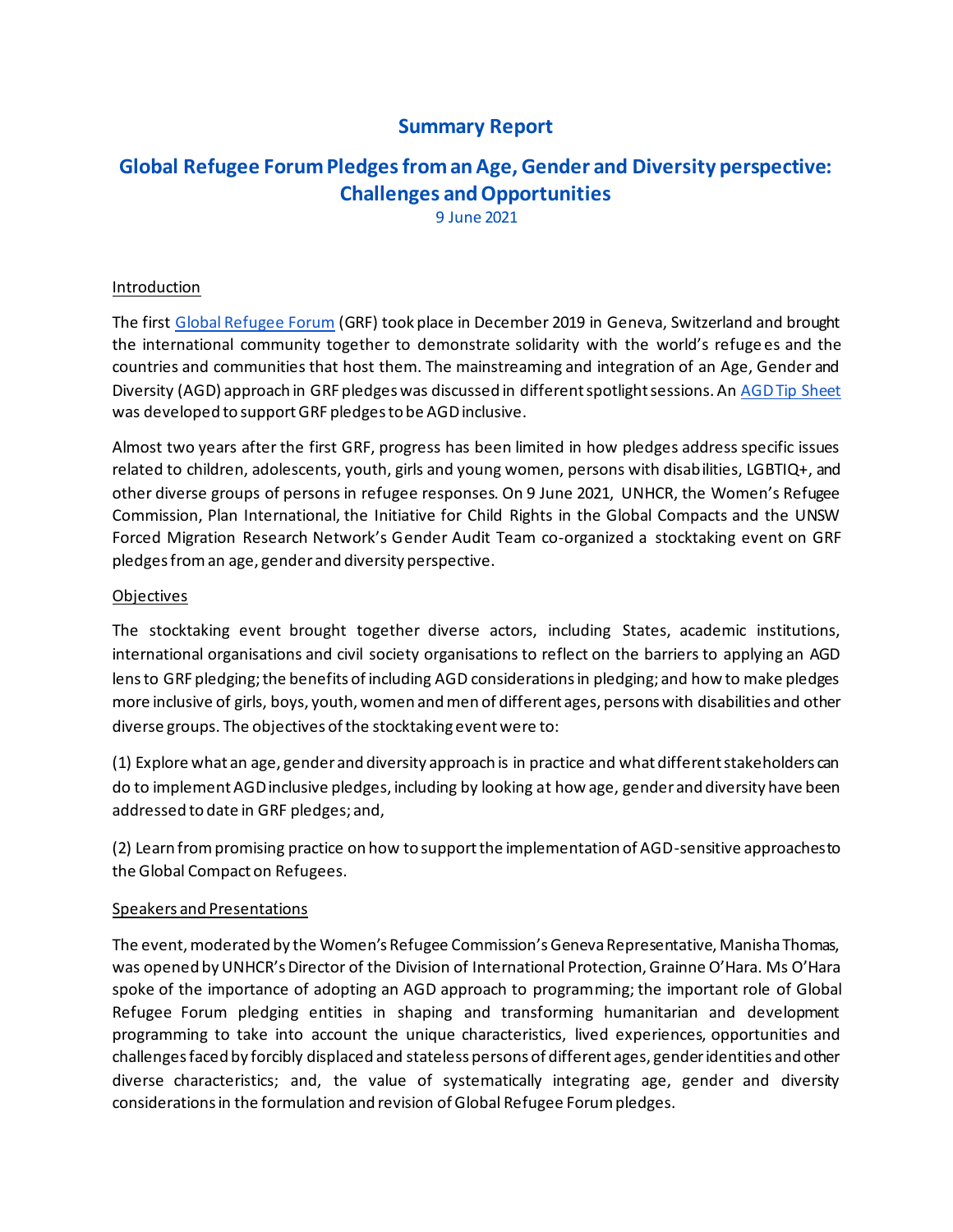UNHCR presented an analysis of GRF pledges through an AGD lens, which focused on pledges that include meaningful participation of refugees, and/or are sensitive to various groups along the age, gender and diversity spectrum, including with consideration to children, youth, older persons, disabilities, gender and LGBTIQ+ persons.

Four panelists shared good practices in integrating age, gender and diversity considerations in their humanitarian and/or development programming:

### University of New South Wales, Forced Migration Research Network, Ms Linda Bartolomei and Ms Apajok Biar, Gender Audit team members

- Presented a research methodology to undertake a participatory AGD analysis of protection concerns and solutions.
- Highlighted the need to ensure that diverse ages, genders and other considerations, including disabilities and sexual orientations, are meaningfully accounted for when needs and solutions are identified.
- The age, gender and diversity (AGD) matrix is an inclusive, flexible, intergenerational an insightful tool which allows participants to explore and analyze issues using an AGD framework.
- The storyboard technique draws out the lived experience, the knowledge, the analytical skills of the refugee women and men, girls and boys, opens the space to genuinely partner with refugee communities as equal partners in building solutions, as well as provide a safe space in which to feel heard, negotiate, and workshop solutions with different stakeholders to share their ideas.
- In every country where these tools have been used, sexual and gender-based violence is a major crosscut that keeps coming up.
- Women as first responders are also experts in designing and implementing effective solutions (e.g. women focal points have demonstrated to improve referral systems in place to prevent, respond, and mitigate GBV).
- Local multi-stakeholder partnerships led by refugee women enable multiple benefits for families, communities, NGOs, host governments, international organizations, etc.

### Plan International Malawi, Ms Wezzie Mtonga-Kamphale, Project Manager

- Through a consultative process, identified barriers to services, gaps in services, and gaps in complaints mechanisms - all taking into account AGD.
- Success factors:
	- Leadership is committed to the AGD approach, there has been investment in capacity building and in the creation of adequate resources;
	- Community participation structures at various levels allows participation of persons of concern, using community-led organisations (girls, boys, women and men) to create fora for ongoing consultation and collaboration.
- Political will is essential e.g. national level frameworks such as gender equality act, GBV act, child rights act (domestication of the CRC).
- UNHCR provides specific funding e.g. in relation to child protection programs, gender equality, persons with disabilities, persons with diverse sexual orientations. More funding is needed for these dedicated programmes.
- Coordination and technical support by various UN organisations is crucial.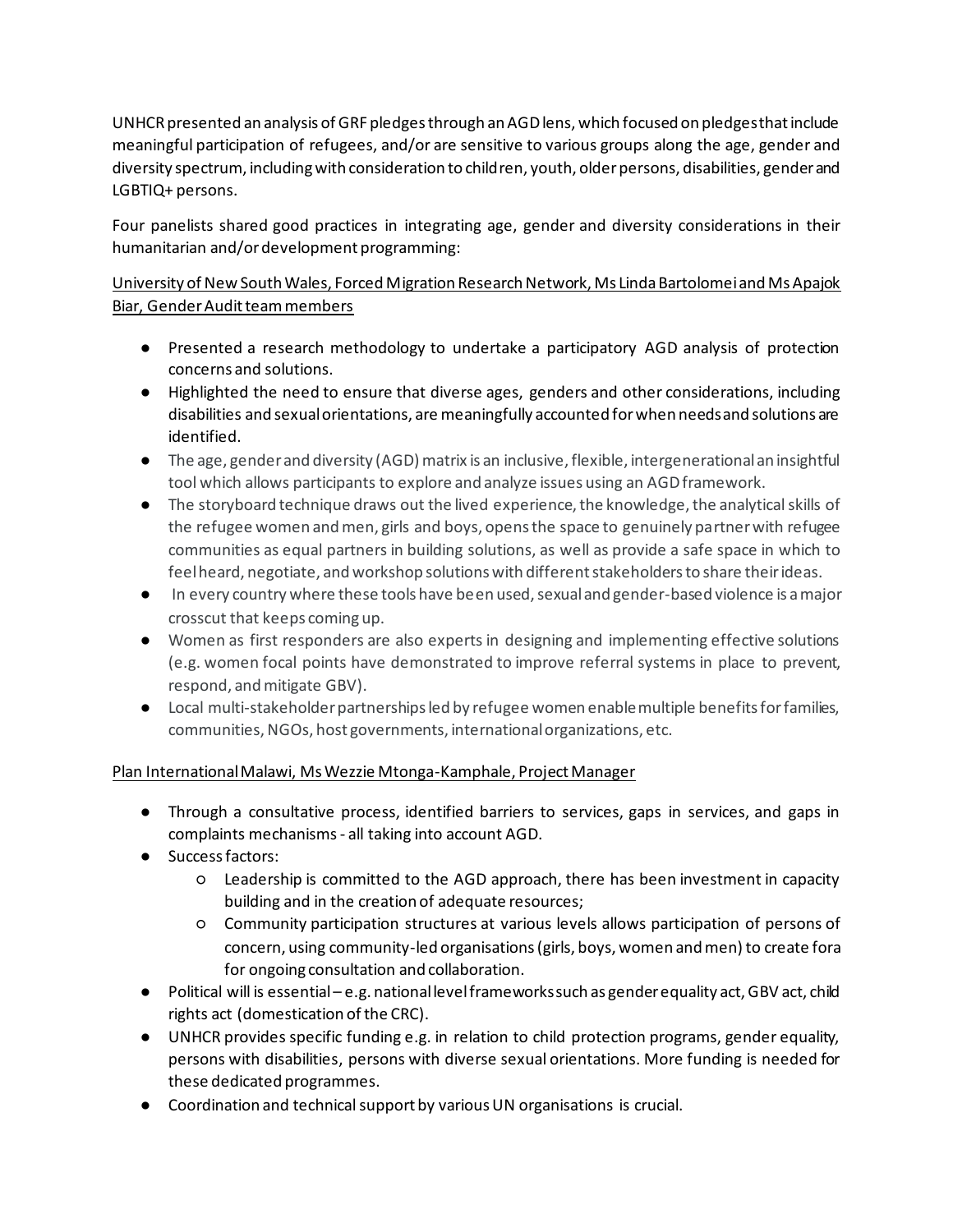● Challenges: restrictive legal frameworks on persons with diverse sexual orientations so need to be very careful to not expose those we work with on this point. Not providing comprehensive disabilities services and need more investment in this (e.g. sign language, braille etc). Gaps in meaningful participation and support to young people and safe spaces for them.

### INTERSOS, Ms Eleonora Sceusa, Global Protection Global Protection Advisor West and Central Africa

- Use AGD-sensitive protection monitoring to inform needs-based interventions.
- Challenges: identify protection needs, but not all needs can be addressed due to lack of funding or inflexible funding, restrictive local laws, cultural/religious challenges, safety issues. Advocacy undertaken to address these issues. This process gives voices to marginalized groups and ensures their needs are not neglected.
- There are some topics that continue to be sensitive e.g. GBV, disability inclusion.
- Language can be a barrier.
- INTERSOS provides information on services, strengthens feedback and complaint mechanisms.
- Benefit of the AGD approach is that it ensures that the needs and perspectives of diverse groups are taken into account.

### Minister of Labor in Coahuila, Mexico, Ms Nazira Zogbi Castro

- Coahuila has been a leading state in promoting the economic inclusion of refugees.
- Numbers of refugees in Coahuila are increasing, and predominantly originate from central America. Mexico is a transit, return and destination country. 45,000 refugees, mostly from Honduras but also from other countries, fleeing gang violence.
- Working to access dignified employment for AGD diverse groups access to employment and services and rights e.g. health, education including recognition of former learning, access to documentation and work.
- Programme to identify and support refugees to receive training, link to employment opportunities.
- Solidarity cities for refugees.
- Established policy of inclusion for refugees in employment programmes for the State.

### Summary of Recommendations

The event identified lessons learnt, and put forward recommendations for the High-Level Officials' Meeting to further advance the systematic inclusion of diverse persons of concern in all decisions and actions that affect their lives, and to better ensure the realisation of their rights. Based on the interventions and reflections from speakers, as well as discussions and consultations with participants, the following next steps were proposed:

(1) **Decision-makers at national level must have the political will to enact an AGD approach to reform discriminatory laws, enact and implement policies** that tackle inequalities based on gender, age and diversity in the long-term. During the interventions, many speakers highlighted the key role of national level frameworks and legislation, such as gender equality acts, genderbased violence acts, and child rights acts, in implementing an approach sensitive to Age, Gender and Diversity.